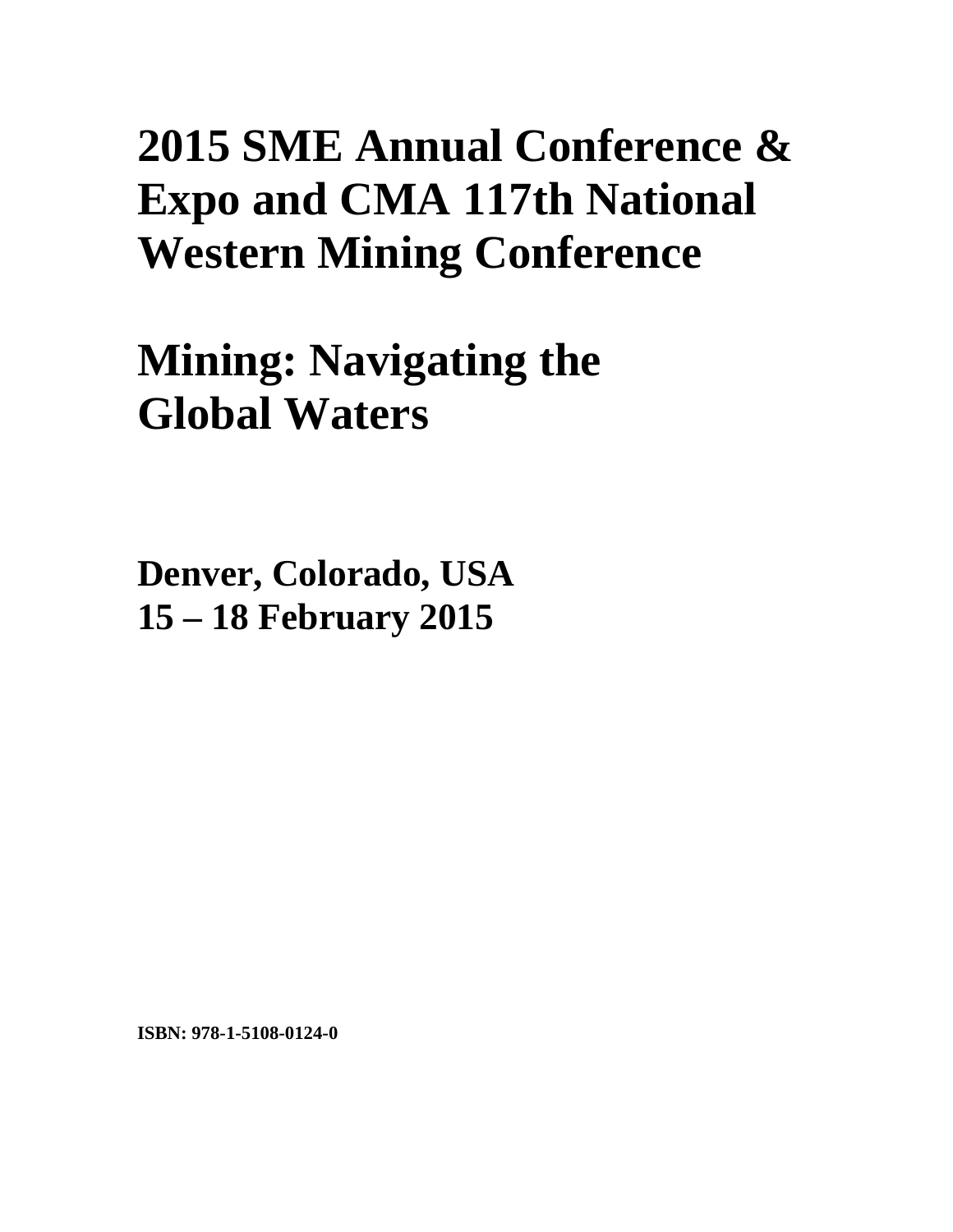**Printed from e-media with permission by:** 

Curran Associates, Inc. 57 Morehouse Lane Red Hook, NY 12571



**Some format issues inherent in the e-media version may also appear in this print version.** 

Copyright© (2015) by the Society for Mining, Metallurgy & Exploration All rights reserved.

Printed by Curran Associates, Inc. (2015)

For permission requests, please contact the Society for Mining, Metallurgy & Exploration at the address below.

Society for Mining, Metallurgy & Exploration 8307 Shaffer Parkway Littleton, Colorado 80127-4102

Phone: (303) 948-4200 Fax: (303) 973-3845

cs@smenet.org

## **Additional copies of this publication are available from:**

Curran Associates, Inc. 57 Morehouse Lane Red Hook, NY 12571 USA Phone: 845-758-0400 Fax: 845-758-2634 Email: curran@proceedings.com Web: www.proceedings.com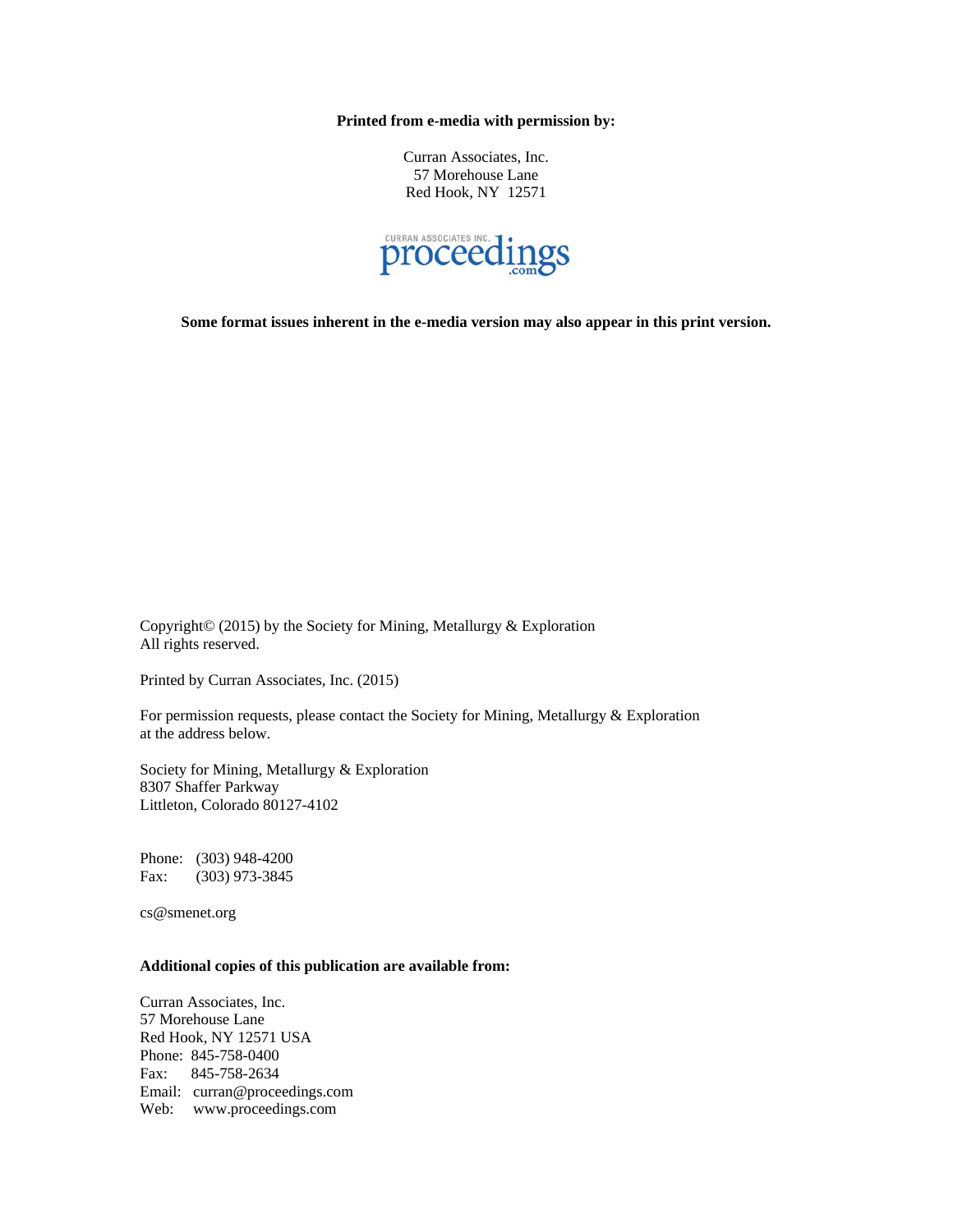## TABLE OF CONTENTS by NUMBER

| 15-001 | <b>CFD STUDY OF FACE VENTILATION EFFECT ON TAILGATE METHANE</b><br>1<br><b>CONCENTRATION AND EXPLOSIVE MIXTURE OF GOB IN UNDERGROUND</b><br><b>LONGWALL COAL MINING</b><br>S. Saki, J. Marts, R. Gilmore, J. Brune, G. Bogin, Jr., J. Grubb |
|--------|---------------------------------------------------------------------------------------------------------------------------------------------------------------------------------------------------------------------------------------------|
| 15-002 | <b>LEPIDOLITE FLOTATION FROM LOW GRADE ORES USING A CATIONIC</b><br>5<br><b>SURFACTANT</b><br>J. Choi, J. Hong, K. Park, Y. Han, H. Kim, W. Kim, S. Kim                                                                                     |
| 15-003 | <b>MOLYBDENUM ROASTER OPTIMIZATION</b><br>9<br>J. Andres, M. Cross                                                                                                                                                                          |
| 15-004 | <b>INFLUENCE OF CONTINUOUS MINING ARRANGEMENTS ON RESPIRABLE</b><br>14<br><b>DUST EXPOSURES</b><br>T. Beck, J. Organiscak, D. Pollock, J. Potts, W. Reed                                                                                    |
| 15-005 | <b>GENETIC ALGORITHMS APPLIED IN FLEET MAINTENANCE ANALYSIS: CASE</b><br>23<br><b>STUDIES WITH SEVEN UNDERGROUND SCOOP TRAMS</b><br>N. Vayenas, S. Peng, A. Farah                                                                           |
| 15-006 | <b>ASSET PERFORMANCE CONTROL IN MINERAL PROCESSING OPERATIONS</b><br>28<br><b>P.</b> Martin                                                                                                                                                 |
| 15-007 | <b>SPONTANEOUS COMBUSTION CHARATERISTICS OF MULTIPLE OXIDATED</b><br>31<br><b>NON-CAKING COAL</b><br>Z. Jingyu, D. Jun, Z. Yanni, W. Xuan                                                                                                   |
| 15-008 | <b>VANADIUM DEPOSITS IN ARIZONA</b><br>35<br>A. Hammond                                                                                                                                                                                     |
| 15-009 | <b>EXPLORATIONS IN PURSUIT OF RISK-BASED HEALTH AND SAFETY</b><br>38<br><b>MANAGEMENT SYSTEMS</b><br>P. Yorio, D. Willmer                                                                                                                   |
| 15-010 | <b>IMPROVED SAFETY FOR GROUND SUPPORT INSTALLATION IN NARROW</b><br>47<br><b>VEIN MINE CONDITIONS WITH A MECHANIZED BOLTER</b><br><b>B. Kendall</b>                                                                                         |
| 15-011 | <b>PLANT EVALUATION OF A NOVEL COLLECTOR FOR IMPROVED SILICA</b><br>50<br><b>FLOTATION</b><br>L. Moore, A. Fallaw, G. Wang, S. Dobson, C. Parkinson, D. Taylor                                                                              |
| 15-012 | <b>A PRELIMINARY EVALUATIONS OF A THROUGH-THE-EARTH (TTE)</b><br>54<br><b>COMMUNICATIONS SYSTEM AT AN UNDERGROUND COAL MINE IN EASTERN</b><br><b>KENTUCKY</b><br>E. Jong, S. Schafrik, E. Gilliland, C. Weiss                               |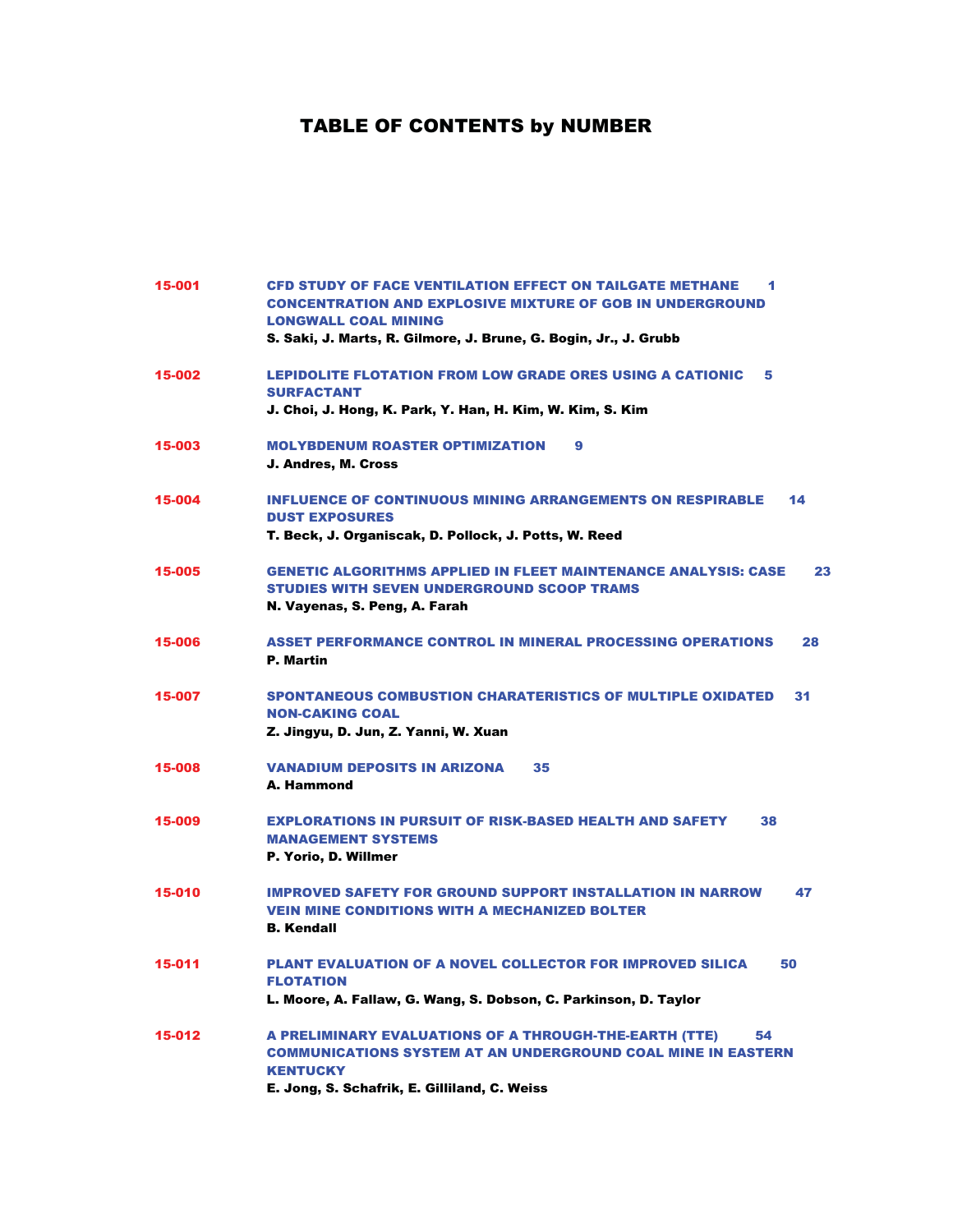| 15-013 | <b>INTEGRATING TECHNOLOGY: LEARNING FROM MINE WORKER</b><br>60<br>PERCEPTIONS OF PROXIMITY DETECTION SYSTEMS<br>E. Haas, K. Rost                                                                |
|--------|-------------------------------------------------------------------------------------------------------------------------------------------------------------------------------------------------|
| 15-014 | <b>PROVIDING VALUE THROUGH AUTOMATION IN THE MINERAL PROCESSING</b><br>67<br><b>INDUSTRY</b><br>R. Cook                                                                                         |
| 15-015 | A USEFUL TOOL FOR PREDICTING OCCUPATIONAL HEARING LOSS IN THE<br>70<br><b>MINING INDUSTRY</b><br>M. Li, A. Azman, J. Thompson                                                                   |
| 15-016 | 76<br>STRATA MECHANICS OF PILLAR MINING AT THE CRANDALL CANYON MINE<br><b>W. Pariseau</b>                                                                                                       |
| 15-017 | <b>CONSTRAINTS AND CONSEQUENCES IN 3-DIMENSIONAL CFD MODELING OF</b><br>82<br><b>OPEN-PIT MINES</b><br>T. Bhowmick, K. Raj, S. Bandopadhyay                                                     |
| 15-018 | THREE-DIMENSIONAL MODELING OF FUGITIVE DUST DISPERSION IN<br>88<br><b>IDEALIZED OPEN-PIT MINES</b><br>T. Bhowmick, K. Raj, S. Bandopadhyay                                                      |
| 15-019 | THE STUDY OF OPTIMUM TAILING STORING CONDITIONS FOR SURFACE<br>94<br><b>PASTE DISPOSAL METHOD</b><br>A. Bascetin, S. Tuylu, D. Adiguzel, U. Akkaya                                              |
| 15-020 | <b>NOVEL METHOD TO LOCATE AND PROFILE THE BED IN A THICKENER</b><br>99<br>R. Cook, J. Johnson                                                                                                   |
| 15-021 | <b>PARTICLE SIZE IMPACTS ON REAGENT CONSUMPTION AND RECOVERY</b><br>104<br>A. Fallaw, L. Moore, G. Wang, J. Gu, R. Xiong, S. Dobson                                                             |
| 15-022 | 107<br>SELECTION CRITERIA FOR MIXING SYSTEMS FOR TAILINGS, PASTE-BACK<br><b>FILL &amp; CONDITIONING</b><br><b>S. Bentley</b>                                                                    |
| 15-023 | ROOF AND PILLAR FAILURE ASSOCIATED WITH WEAK FLOOR AT A<br>110<br><b>LIMESTONE MINE</b><br>M. Murphy, J. Ellenberger, G. Esterhuizen, T. Miller                                                 |
| 15-024 | AIR LEAKAGE AND RECIRCULATION BEHAVIOR UNDER THE INFLUENCE OF<br>116<br><b>BOOSTER FANS</b><br>K. Feledi, S. Gillies                                                                            |
| 15-025 | <b>NEWMONT USA AND DERRICK COPORATION COLLABORATE ON</b><br>120<br><b>TECHNOLOGICAL ADVANCEMENTS OF SCREEN SURFACE TECHNOLOGY IN</b><br><b>GOLD PROCESSING PLANTS</b><br>E. Mortensen, M. Zaske |
| 15-026 | <b>TURBULENT MODELS FOR POLLUTANT TRANSPORT IN OPEN PIT MINES</b><br>124<br><b>UNDER STABLE BOUNDARY LAYER</b><br>K. Raj, S. Bandopadhyay, R. Ramani                                            |
| 15-027 | <b>EFFECT OF CO2 ON THE HUMAN BODY</b><br>131<br>J. Weyer                                                                                                                                       |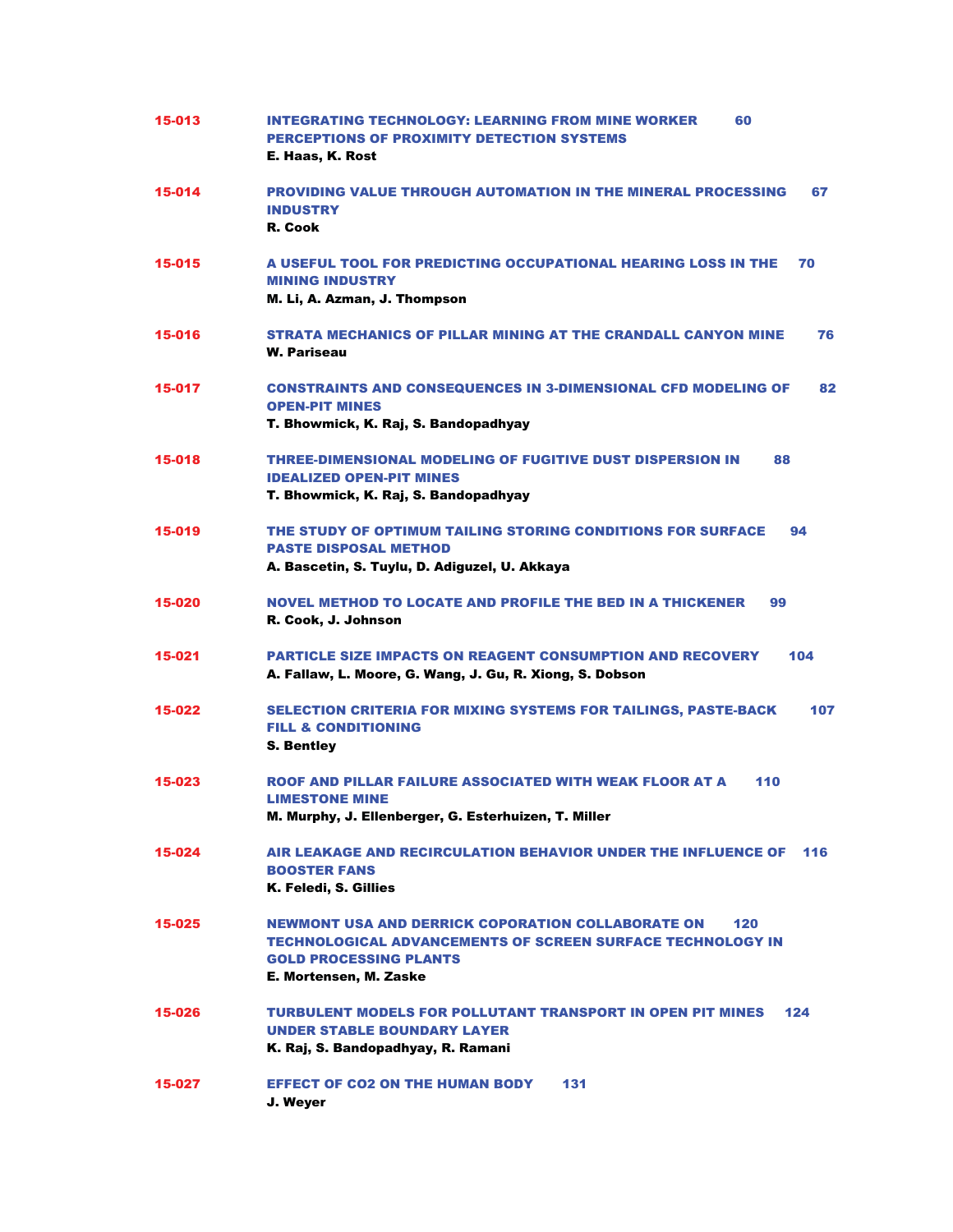| 15-028 | <b>CEDAR COAL EDUCATION PROGRAM: EXPERIENCES AND SUCCESSES</b><br>134<br><b>REACHING OUT FROM THE COAL INDUSTRY TO K-12 AND THE PUBLIC</b><br>G. Robertson. D. Mudd                      |
|--------|------------------------------------------------------------------------------------------------------------------------------------------------------------------------------------------|
| 15-029 | <b>CFD ANALYSIS ON GAS DISTRIBUTION FOR DIFFERENT SCRUBBER</b><br>136<br><b>REDIRECTION CONFIGURATIONS IN SUMP CUT</b><br>Y. Zheng, J. Organiscak, L. Zhou, T. Beck, J. Rider            |
| 15-030 | 143<br><b>GROUND OBSERVATION SYSTEM (GOS): A WEB-BASED DATA INFORMATION</b><br><b>CENTER FOR GROUND CONTROL MONITORING</b><br>W. Conrad, E. Westman, A. Russell, W. Thomas               |
| 15-031 | <b>FIELD EVALUATION OF AN INLINE WET SCRUBBER FOR REDUCING FLOAT</b><br>146<br><b>COAL DUST ON A CONTINUOUS MINER SECTION</b><br>S. Janisko, J. Colinet, J. Patts, T. Barone, L. Patts   |
| 15-032 | THE IMPACT OF A STRONG LOCAL SUPPLY CHAIN ON REGIONAL ECONOMIC<br>152<br><b>IMPACTS OF MINING</b><br>M. Xing, K. Awuah-Offei, S. Long, S. Usman                                          |
| 15-033 | <b>RESULTS OF DISCRETE EVENT SIMULATION IN A LARGE OPEN PIT MINE</b><br>157<br>S. Dindarloo, M. Osanloo                                                                                  |
| 15-034 | TIME SERIES ANALYSIS OF MINING SHOVELS FAILURES<br>161<br>S. Dindarloo, E. Siami-Irdemoosa                                                                                               |
| 15-035 | <b>REALTIME DIESEL PARTICULATE MATTER MONITORING IN U.S.</b><br>164<br><b>UNDERGROUND MINES</b><br><b>M. Khan, S. Gillies</b>                                                            |
| 15-036 | <b>IMPERMEABLE ROCK GROUPS DEFORMATION DURING PARTIAL BACKFILL</b><br>168<br><b>MINING OF SHALLOW SEAM MINES</b><br>W. Zhang, S. Wang, B. Zhao                                           |
| 15-037 | <b>SUSTAINABLE MINING IN A BUDDHIST COUNTRY: THE CASE OF THAILAND</b><br>174<br>J. Kretschmann, K. Sakamornsnguan                                                                        |
| 15-038 | <b>CONVEYOR DESIGN FOR SAFETY AND MAINTENANCE</b><br>179<br><b>R. Swindeman</b>                                                                                                          |
| 15-039 | <b>MULSIMNL/LARGE: REVIVING A USBM TOOL FOR MODELING COAL MINES</b><br>181<br>M. Larson                                                                                                  |
| 15-040 | <b>CORRELATION OF NEWLY DETECTED MINING INDUCED SEISMICITY WITH</b><br>192<br><b>SUBSIDENCE IN A WYOMING MINING DISTRICT</b><br>D. Chambers, J. Wempen, M. McCarter, K. Pankow, K. Koper |
| 15-041 | USING SIMULATION TO QUANTIFY UNCERTAINTY IN ULTIMATE PIT LIMITS<br>199<br><b>AND INFORM INFRASTRUCTURE PLACEMENT</b><br>M. Deutsch, E. González, M. Williams                             |
| 15-042 | <b>CRUSHER VISION AUTOMATION SYSTEM: CLOSED SIDE SETTING</b><br>204<br><b>MEASUREMENT AND MAINSHAFT INSTALLATION</b><br>M. Druckenmiller, T. Shumka                                      |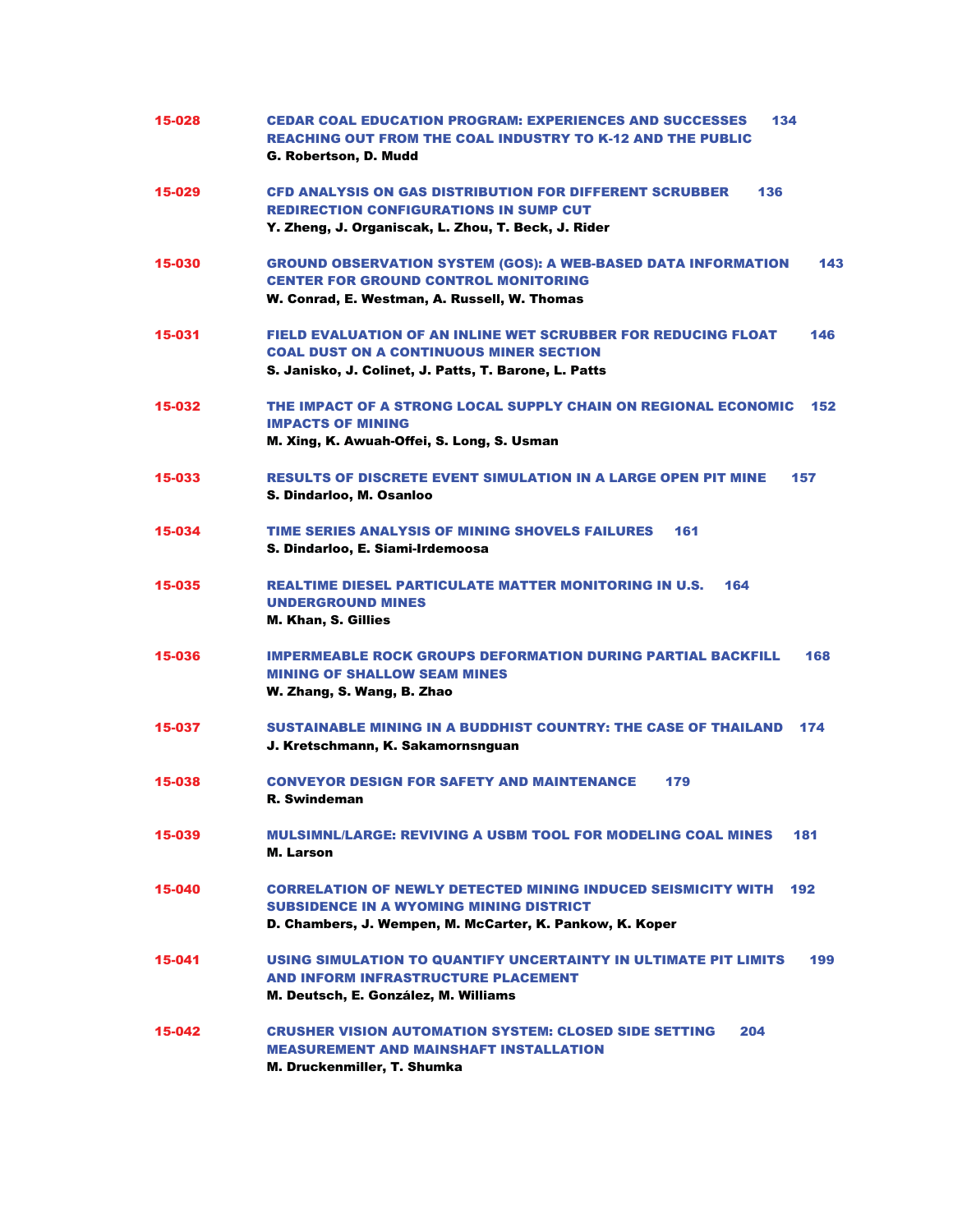| 15-043 | <b>DEVELOPMENT OF A SMART SELF CONTAINED BREATHING APPARATUS</b><br>207<br><b>(SMART SCBA) FOR USE IN EMERGENCY ESCAPE</b><br>D. Kimball, P. Chambers                                                         |
|--------|---------------------------------------------------------------------------------------------------------------------------------------------------------------------------------------------------------------|
| 15-044 | <b>CABLE BRIDGE CONVEYOR: NEW SUSPENSION BRIDGE BASED CONVEYOR</b><br>209<br><b>SYSTEM</b><br>Y. Zhang                                                                                                        |
| 15-045 | <b>STUDIES OF CHARACTERISTICS AND MODELS TO CH4, CO2, N2 212</b><br><b>ADSORPTION UNDER ATMOSPHERIC STAGE</b><br>H. Wen, Z. Li, J. Deng, L. Ma                                                                |
| 15-046 | <b>STUDY ON THE SPONTANEOUS COMBUSTION CHARACTERISTIC OF</b><br>217<br><b>JURASSIC COAL IN WEST CHINA BASED ON THE PROGRAMMED HEATING</b><br><b>EXPERIMENT</b><br>J. Deng, K. Wang, X. Zhai, H. Wen, Y. Zhang |
| 15-047 | <b>IMPLEMENTATION OF PASTEFILL AT THE BARRICK GOLDSTRIKE MINE</b><br>221<br><b>G. Chancellor, J. Gonzalez</b>                                                                                                 |
| 15-048 | A PRELIMINARY STUDY ON THERMAL PROBE TECHNOLOGY AGAINST COAL<br>226<br><b>STORAGE PILE (GANGUE HILL) SPONTANEOUS COMBUSTION</b><br>J. Deng, B. Li, L. Ma                                                      |
| 15-049 | DEVELOPMENT OF MINE HAUL ROAD SURFACING CONDITION MONITORING<br>233<br><b>THROUGH DIGITAL IMAGE PROCESSING</b><br>S. Hahn, S. Pastor, R. Thompson                                                             |
| 15-050 | <b>STUDY ON DEFORMATION FEATURES OF SAND STRATA DUE TO WATER</b><br>239<br><b>INJECTION IN HUADONG MINING AREA</b><br>D. Zhang, J. Chai, Y. Li, Y. Qiang                                                      |
| 15-051 | SIMULATION AND OPTIMIZATION IN OPEN PIT MINES<br>242<br>S. Upadhyay, H. Askari-Nasab, M. Tabesh, M. Badiozamani                                                                                               |
| 15-052 | <b>SURFACE CHEMISTRY MODIFICATION OF ROCK DUST FOR IMPROVED</b><br>245<br><b>DISPERSION AND COAL DUST EXPLOSION PREVENTION</b><br>Q. Huang, R. Honaker, K. Perry, B. Lusk                                     |
| 15-053 | STRATEGIC MINE PLANNING AT NEWMONT'S TWIN CREEKS OPERATION<br>252<br>K. Kawahata, P. Schumahcer, M. Fein                                                                                                      |
| 15-054 | <b>LONGHOLE STOPE MINING - MASS BLAST PROJECT</b><br>257<br>G. Chancellor, S. Dereski, S. Piercey                                                                                                             |
| 15-055 | MINE ESCAPE VEHICLE (MEV) TECHNOLOGY EVALUATION<br>265<br>L. Giraldo, S. Cotten                                                                                                                               |
| 15-057 | <b>RISK MANAGEMENT: ADAPTING RISKGATE FOR UNDERGROUND COAL</b><br>274<br><b>MINES IN THE UNITED STATES</b><br>E. Jong, K. Luxbacher, P. Kirsch, R. Mitra, B. Hebblewhite, S. Schafrik, B.<br><b>Conley</b>    |
| 15-058 | <b>MAXIMUM CHARGE WEIGHT EQUATION FOR UNDERGROUND BLAST</b><br>281<br><b>OVERPRESSURES</b><br>N. Rouse, B. Petri                                                                                              |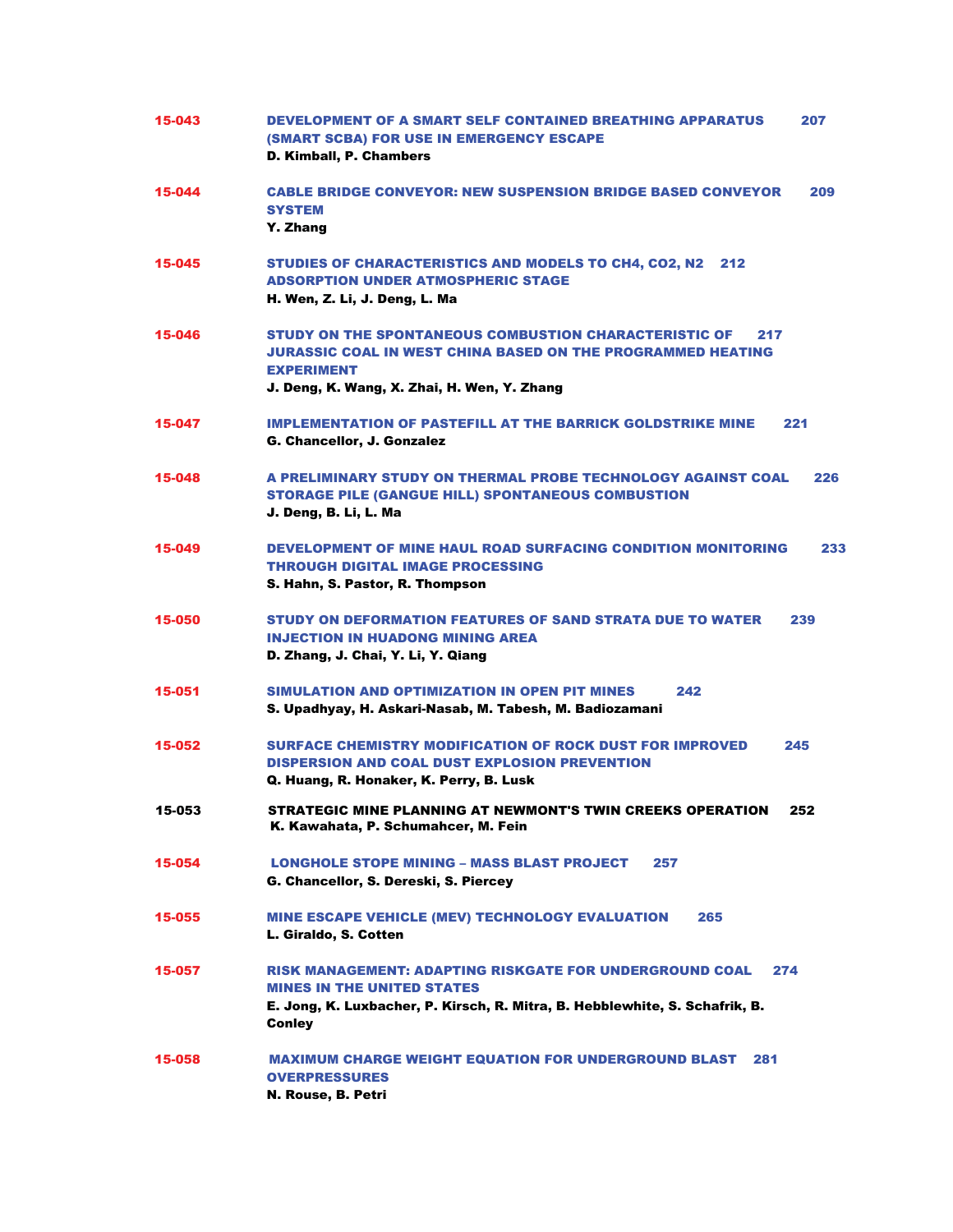| 15-059 | BARRIERS AND INCENTIVES: THE APPLICATION OF COMPREHENSIVE RISK<br>285<br><b>MANAGEMENT IN THE US UNDERGROUND COAL MINING INDUSTRY</b><br>J. Restrepo, K. Luxbacher, N. Ripepi, S. Schafrik, P. Kirsch, M. Shi, R. Mitra, |
|--------|--------------------------------------------------------------------------------------------------------------------------------------------------------------------------------------------------------------------------|
|        | <b>B. Hebblewhite</b>                                                                                                                                                                                                    |
| 15-060 | <b>METALLURGICAL EXTRACTION OF TUNGSTEN FROM A COLOMBIAN</b><br>291<br><b>MINERAL</b>                                                                                                                                    |
|        | A. Carreno, A. Calderon, B. Arango, E. Bedoya, F. Calderón, J. García, J.<br>Pérez, L. Rojas-Mendoza, O. Restrepo-Baena                                                                                                  |
| 15-061 | THE MEASUREMENT AND CONTROL OF DILUTION IN AN UNDERGROUND<br>294<br><b>COAL OPERATION</b><br>M. Noppé                                                                                                                    |
| 15-062 | <b>IN-SITU UNDERGROUND BIOLEACHING - NOVEL CONDITIONING</b><br>299<br><b>TECHNOLOGIES</b><br>R. Schlüter, H. Mischo                                                                                                      |
| 15-063 | <b>CASE STUDY – UG STOPE OPTIMIZATION AT AGNICO EAGLE'S KITTILÄ MINE</b><br>304<br>A. van Wageningen, K. Huttu                                                                                                           |
| 15-064 | <b>IMPROVEMENT OF VENTILATION SYSTEM IN NARROW VEIN MINES</b><br>307<br>T. Müller, H. Mischo                                                                                                                             |
| 15-065 | <b>SIERRA GORDA - CHILE'S NEW CU-MO OPERATION</b><br>311<br>T. Comi, C. Garcia, A. Potulska, J. Opazo                                                                                                                    |
| 15-066 | <b>PUSHING AUTOMATION OF SHEARER LOADERS TO THE NEXT LEVEL -</b><br>315<br><b>HORIZON CONTROL THROUGH USAGE OF CUTTING-INDUCED DUST</b><br>N. Fietz, T. Bartnitzki, K. Nienhaus                                          |
| 15-067 | <b>GOING GREEN WITH MOBILE MINING EQUIPMENT</b><br>320<br>J. Gibson                                                                                                                                                      |
| 15-068 | <b>REDEFINING THE ULTIMATE PIT: IMPROVING NPV BY FACTORING</b><br>323<br><b>SCHEDULING INTO DESIGN</b><br>H. Burton                                                                                                      |
| 15-069 | SYNTHETIC FIBER ROPES IN HAULAGE SYSTEMS IN UNDERGROUND MINING<br>328<br>A. Dietze, A. Felber, H. Mischo, M. Michael                                                                                                     |
| 15-070 | <b>MICROSTRUCTURE STABILIZED CRUSHED ROCK SALT BACKFILL MATERIAL</b><br>337<br><b>FOR HAW-REPOSITORIES IN UNDERGROUND SALINIFEROUS ROCK</b><br><b>FORMATIONS</b><br>S. Becker, M. Gruner, H. Mischo                      |
| 15-071 | <b>MATERIAL PARAMETERS AND WHOSE INFLUENCE ON THE BEHAVIOR IN</b><br>340<br><b>BACKFILLED MASSES</b><br>F. Schreiter, H. Mischo                                                                                          |
| 15-073 | <b>LESSONS LEARNED FROM RESEARCH ABOUT METHANE EXPLOSIVE GAS</b><br>344<br><b>ZONES IN COAL MINE GOBS</b><br>J. Brune, J. Grubb, G. Bogin, Jr., J. Marts, R. Gilmore, S. Saki                                            |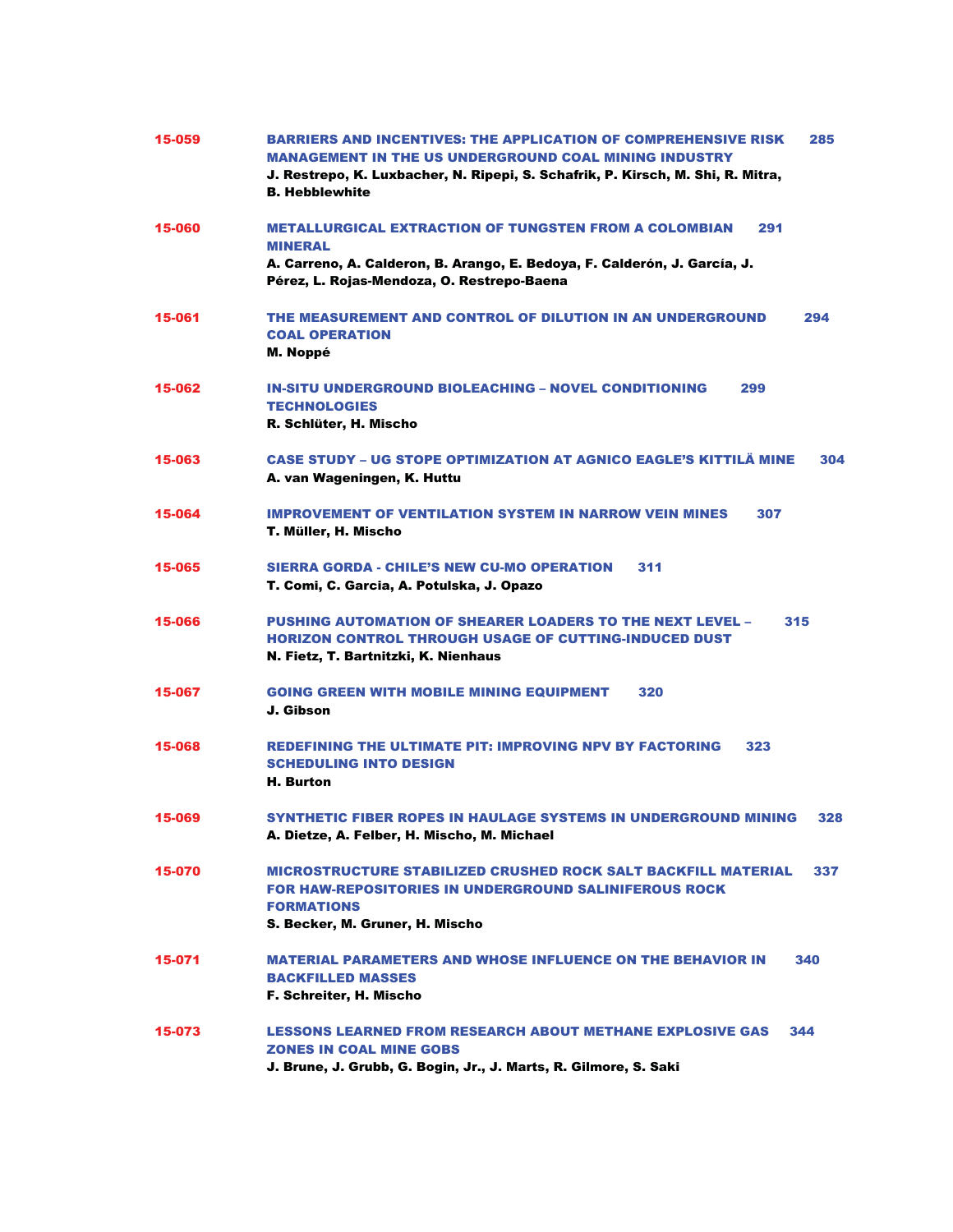| 15-074 | <b>COMPARISON OF COAL MINE EMERGENCY MANAGEMENT AND RESCUE</b><br>349<br><b>PRACTICES IN GERMANY AND THE UNITED STATES</b><br>M. Anderson, J. Brune, W. Hermülheim                                   |
|--------|------------------------------------------------------------------------------------------------------------------------------------------------------------------------------------------------------|
| 15-075 | <b>FIRE BEHAVIOR OF KAOLINITE COMPOSITES</b><br>356<br>M. Batistella, B. Otazaghine, R. Sonnier, C. Petter, J. Lopez-Cuesta                                                                          |
| 15-076 | <b>MANAGEMENT CHALLENGES IN NURTURING A SAFE WORK ENVIRONMENT</b><br>360<br>T. Camm                                                                                                                  |
| 15-077 | <b>EVALUATING TAILGATE SPRAY MANIFOLDS TO REDUCE DUST EXPOSURES</b><br>363<br><b>FOR SHEARER FACE PERSONNEL</b><br>J. Rider, G. Joy                                                                  |
| 15-078 | UNDERGROUND EXPERIMENTAL MINES FOR TECHNOLOGY AND MINING<br>368<br><b>EQUIPMENT RESEARCH AND DEVELOPMENT</b><br>H. Mischo                                                                            |
| 15-079 | <b>APPLICATION OF SUSTAINABILITY TO CERCLA REMEDY SELECTION</b><br>372<br>L. Holder                                                                                                                  |
| 15-080 | <b>MICRO-PRICING OPTIMIZATION: VALUE-BASED PARTITION CURVE</b><br>375<br><b>ANALYSIS WITH APPLICATIONS TO COAL SEPARATION</b><br>A. Noble, G. Luttrell                                               |
| 15-081 | <b>UNDERGROUND FIELD TESTS OF SECOND-GENERATION PROXIMITY</b><br>381<br><b>DETECTION SYSTEMS ON CONTINUOUS MINING MACHINES</b><br>J. Carr, C. Jobes, T. Lutz, J. Yonkey                              |
| 15-082 | <b>EFFECT OF COMMERCIAL ELECTROWINNING ADDITIVES ON THE</b><br>387<br><b>NUCLEATION AND GROWTH OF COPPER ON STAINLESS STEEL</b><br>A. Luyima, W. Cui, C. Heckman, M. Moats                           |
| 15-083 | <b>PROXIMITY DETECTION WITH SELECTIVE MACHINE SHUTDOWN</b><br>392<br>J. DuCarme, J. Carr, C. Jobes                                                                                                   |
| 15-084 | <b>MINERAL DEPOSITS ASSOCIATED WITH TERTIARY ALKALINE IGNEOUS</b><br>396<br><b>ROCKS IN NEW MEXICO</b><br><b>V. McLemore</b>                                                                         |
| 15-085 | THE SPATIAL ASPECT OF THE LONG-TERM OPEN PIT MINE SEQUENCE<br>405<br><b>OPTIMIZATION</b><br><b>R. Halatchev</b>                                                                                      |
| 15-086 | <b>IMPACT OF REGULATOR SETTINGS ON THE FORMATION OF EXPLOSIVE GAS</b><br>414<br><b>ZONES IN BLEEDER VENTILATED LONGWALL GOBS</b><br>R. Gilmore, J. Marts, J. Brune, S. Saki, G. Bogin, Jr., J. Grubb |
| 15-087 | <b>SUBSTITUTION OF WATER WITH CO2 IN FRACTURING OF COAL BED</b><br>420<br><b>METHANE</b><br>P. Munjal                                                                                                |
| 15-088 | <b>CARBON DIOXIDE FOR PH CONTROL IN MINERAL PROCESSING</b><br>426<br><b>D. Tahija</b>                                                                                                                |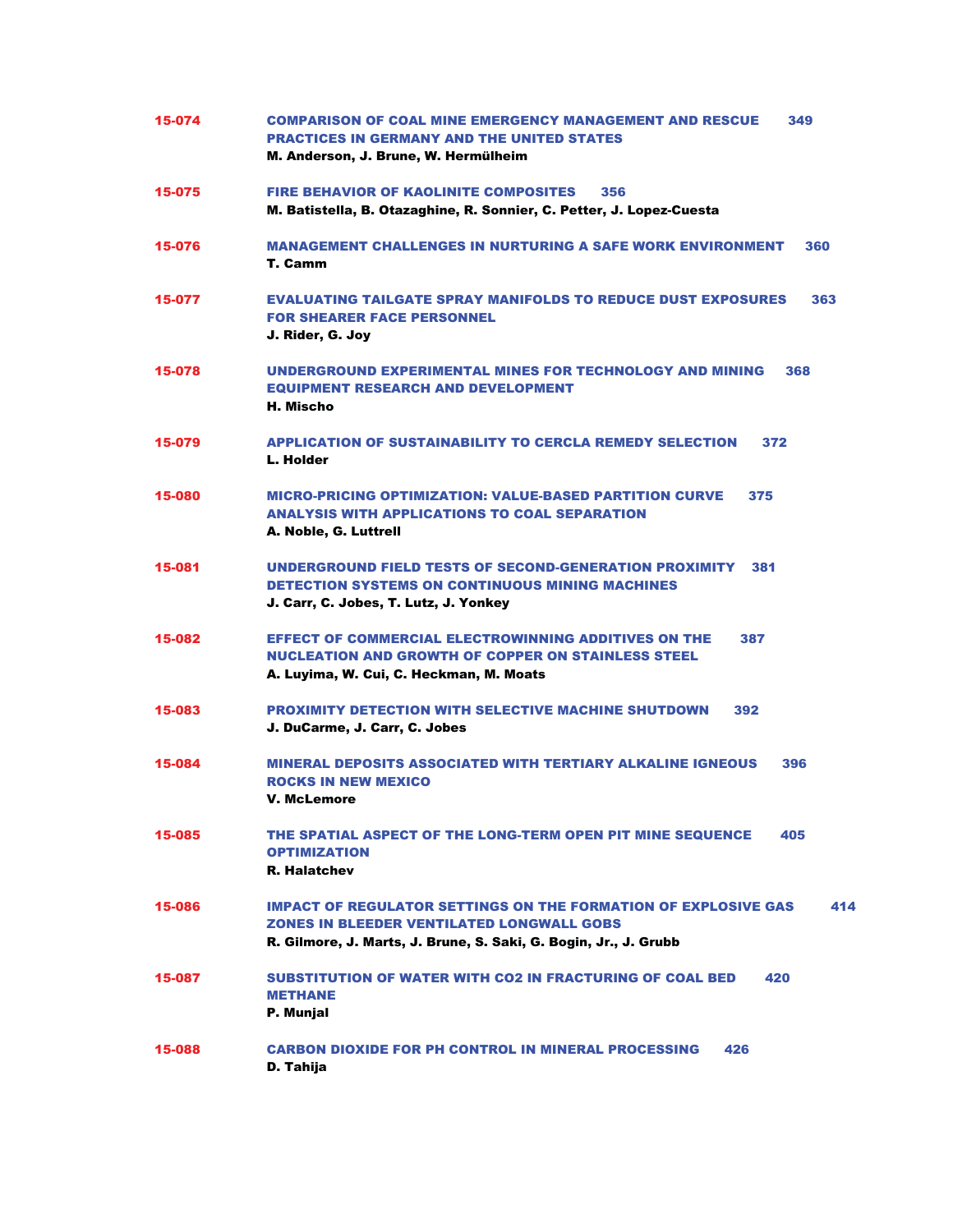| 15-089 | A CASE HISTORY ON THE REDUCTION OF CHLORIDES FROM MINE WATER<br>430<br>S. Muddasani, K. Lagnese, K. Banerjee, C. Robinson                                       |
|--------|-----------------------------------------------------------------------------------------------------------------------------------------------------------------|
| 15-090 | A NEW HIGH FORCE AND DISPLACEMENT SHOTCRETE TEST<br>434<br>L. Martin, C. Clark, J. Johnson, M. Stepan                                                           |
| 15-091 | <b>WHAT A RIDE: MINING INDUSTRY TO UNIVERSITY</b><br>442<br><b>S. Rosenthal</b>                                                                                 |
| 15-092 | <b>LIFECYCLE DYNAMIC SIMULATION FOR THE MINERAL PROCESSING</b><br>444<br><b>INDUSTRY</b><br>Z. Sample, S. Kaushik                                               |
| 15-093 | <b>OPTIMIZING NITROGEN INJECTION FOR PROGESSIVELY SEALED PANELS</b><br>447<br>J. Marts, R. Gilmore, J. Brune, S. Saki, G. Bogin, Jr., J. Grubb                  |
| 15-094 | <b>RECRUITING FUTURE MINING ENGINEERS</b><br>451<br>P. Conrad, S. Rosenthal                                                                                     |
| 15-095 | A NEW ELECTROLYTIC ALTERNATIVE TO CHEMICAL NEUTRALIZATION<br>453<br>P. James, M. Baker                                                                          |
| 15-096 | <b>NEW METHOD FOR SULFATE REMOVAL AND RECOVERY</b><br>457<br>P. James, M. Baker                                                                                 |
| 15-097 | <b>IRON CONTROL IN TARGET STREAMS</b><br>462<br>P. James, M. Baker                                                                                              |
| 15-099 | <b>MODELING LEAKAGE THOUGH UTILIZATION OF MODERN SOFTWARE FOR A</b><br>466<br><b>HISTORICAL SILVER MINE</b><br>C. Pomeroy, J. Brune, H. Mischo, J. Weyer        |
| 15-100 | 470<br>THE ROLE OF WASTE ROCK CHARACTERIZATION IN MINE DEVELOPMENT<br><b>AND PERMITTING: AN OPERATOR'S PERSPECTIVE</b><br><b>R.</b> Clarke                      |
| 15-101 | <b>WIREFRAME CONSTRUCTION IN RESOURCE ESTIMATION: METHODS AND</b><br>474<br><b>PRACTICES</b><br><b>K. Zabrusky</b>                                              |
| 15-102 | <b>RESPONSIBLE MINE CLOSURE</b><br>479<br><b>M. Javier</b>                                                                                                      |
| 15-103 | <b>CHLORIDE MANAGEMENT IN COPPER SOLUTION EXTRACTION PROCESS</b><br>487<br><b>C. Everly</b>                                                                     |
| 15-104 | DEVELOPMENT OF A DUST SAMPLE COLLECTION PROTOTYPE FOR USE IN<br>491<br><b>UNDERGROUND COAL MINES</b><br>B. Goertz, J. Brune, K. Bakhsh, S. McDaniel, T. Rockley |
| 15-105 | <b>EFFECT OF SCALE OF PREMIXED METHANE-AIR COMBUSTION IN CONFINED</b><br>494<br><b>SPACE USING LES MODEL</b><br>L. Wang, N. Aouad, J. C. Tien                   |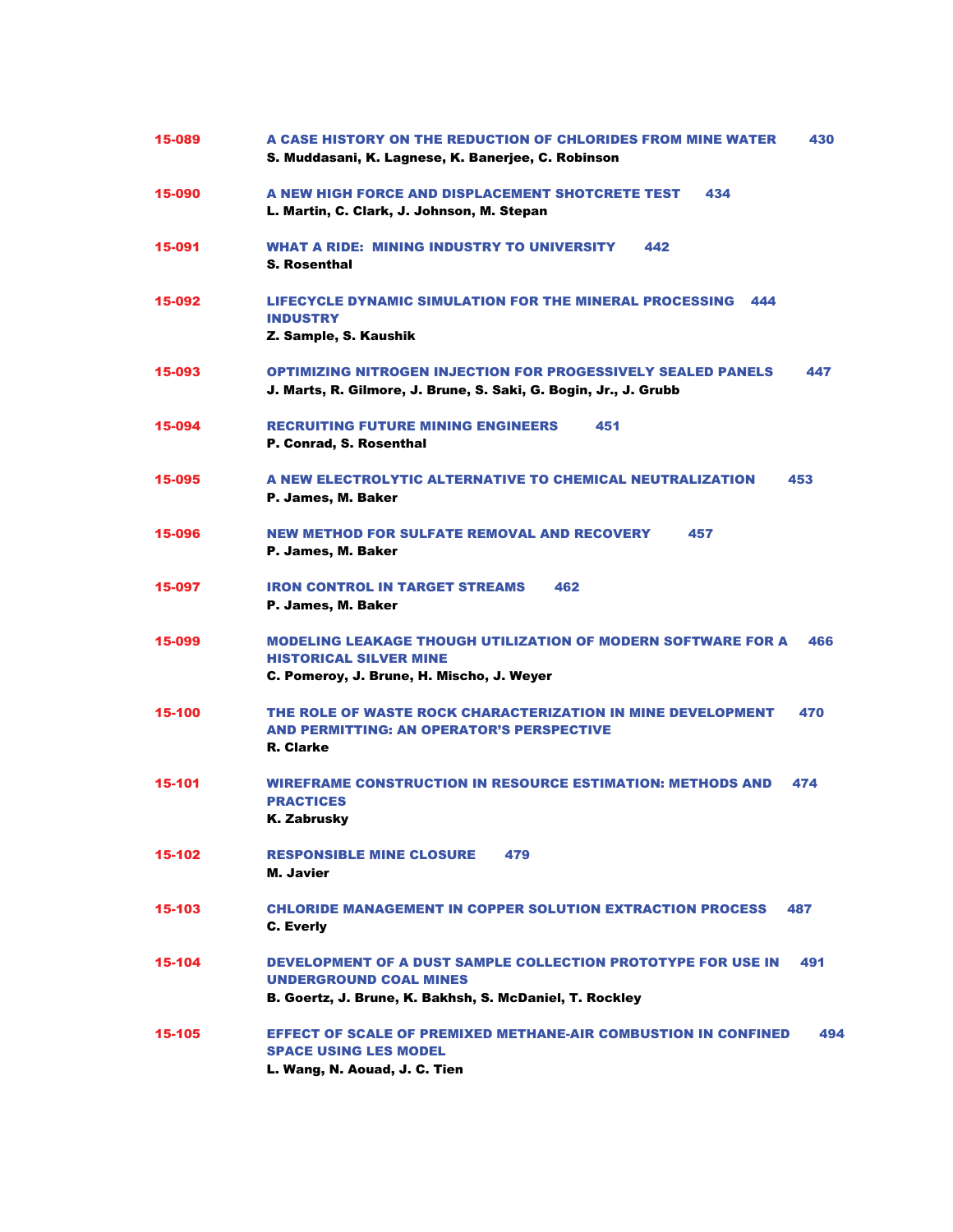| 15-106 | THE MOVEMENT OF PERFLUOROMETHYLCYCLOHEXANE (PMCH) AS A<br>499<br>TRACER GAS THROUGH SEAL MATERIAL USED IN UNDERGROUND COAL<br><b>MINES</b>                           |
|--------|----------------------------------------------------------------------------------------------------------------------------------------------------------------------|
|        | K. Brashear, K. Luxbacher, J. Amante, N. Ripepi                                                                                                                      |
| 15-107 | <b>AUTOMATION IN DETECTION OF RECIRCULATION IN A BOOSTER FAN</b><br>504<br><b>VENTILATION NETWORK</b><br>M. Shriwas, F. Calizaya                                     |
| 15-108 | <b>CLAY TREATMENT IMPROVEMENTS USING ACORGA® CB1000 CLAY BINDER</b><br>508<br>B. Hutzler, C. Cooper, T. McCallum, A. McCallum                                        |
| 15-109 | <b>GROUND CONTROL TOOLS IN UNDERGROUND COAL MINING</b><br>514<br><b>CONVENIENCES AND PRECAUTIONS</b><br>S. Bhattacharyya, M. G. Nelson                               |
| 15-110 | ARTIFACT REDUCED LOCALIZATION OF UNCERTAINTY – LIPSTICK ON A PIG<br>517<br>E. Daniels, J. Boisvert, C. Deutsch                                                       |
| 15-111 | <b>SUSTAINABILITY ON MINING BUSINESS</b><br>521<br>A. Delgado-Jimenez, O. Restrepo-Baena                                                                             |
| 15-112 | <b>IMPACT OF ROM PSD ON THE CRUSHING AND GRINDING CIRCUIT</b><br>524<br><b>THROUGHPUT</b><br>F. Fernandez, M. Rocha, J. Kemeny, T. BoBo, C. Rodriguez, R. Fuentealba |
| 15-113 | <b>DILUTION AND ORE LOSS PROJECTIONS: STRATEGIES AND</b><br>529<br><b>CONSIDERATIONS</b><br><b>T. Matthews</b>                                                       |
| 15-114 | THE KINETICS OF ADSORPTION OF GOLD, SILVER AND COPPER CYANIDE<br>533<br><b>ON ACTIVATED CARBON</b><br>A. Ibrado, D. Fuerstenau                                       |
| 15-116 | <b>POLYSIL® COAGULANTS TO IMPROVE SX CONDITIONS – A PRACTICAL WAY</b><br>539<br>TO REDUCE COLLOIDAL SILICA AND CRUD FORMATION<br>A. Smethurst, S. Hearn, S. Boskovic |
| 15-117 | <b>MICRO-PRICE OPTIMIZATION: AN INDUSTRIAL CASE STUDY FOR COAL-</b><br>545<br><b>FIRED UTILITIES</b><br>G. Luttrell, A. Noble, F. Stanley                            |
| 15-118 | <b>IMPROVING THE PERFORMANCE OF STAINLESS STEEL CASTINGS USED IN</b><br>- 549<br><b>IRON ORE PELLETIZING EQUIPMENT</b><br>J. Pancher                                 |
| 15-119 | <b>RECONCILING MINE PLANS WITH MINE OPERATIONS AT FREEPORT- 554</b><br><b>MCMORAN SIERRITA</b><br>J. Garcia, R. Vivas                                                |
| 15-120 | <b>SEALED SPHERICAL ROLLER BEARINGS USED ON CONVEYORS IMPROVE</b><br>558<br><b>PRODUCTION</b><br>J. Cleason, J. Oliver                                               |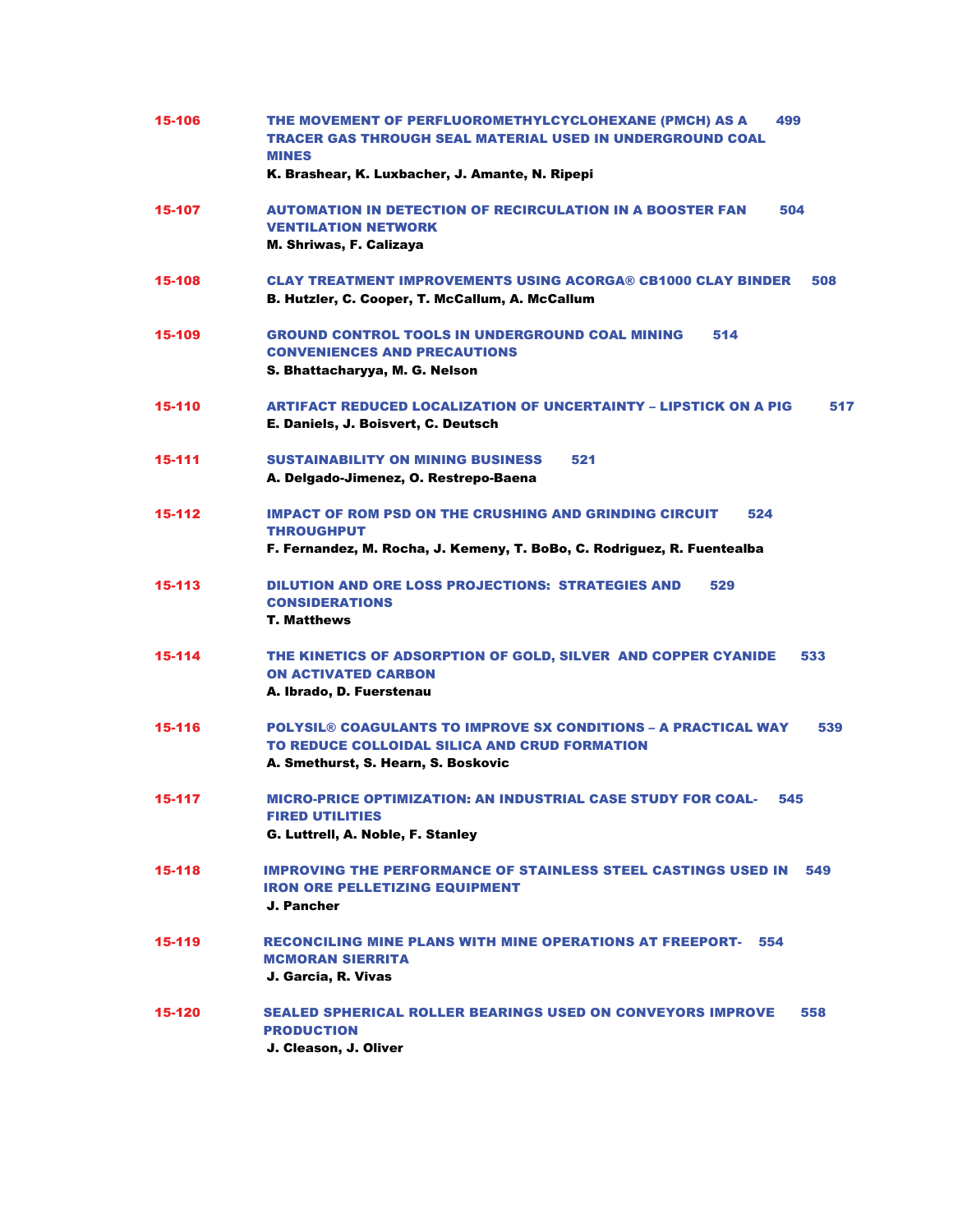| 15-121 | STUDIES ON THE ROLE OF ORGANIC/INORGANIC POLYACRYLAMIDES IN<br>565<br><b>FINE COAL FLOTATION</b><br>O. Molatlhegi, S. Khatibi, L. Alagha                                            |
|--------|-------------------------------------------------------------------------------------------------------------------------------------------------------------------------------------|
| 15-122 | THE ANADARKO COVENTIONAL MINING OIL SHALE PROJECT: COST,<br>568<br><b>ENVIRONMENTALLY, AND ECONOMICALLY SOUND</b><br>H. Nagel, A. Schissler                                         |
| 15-123 | ULTRA-WIDE-BAND TECHNOLOGY FOR HIGH PRECISION RANGING<br>572<br><b>APPLICATIONS</b><br>J. Berg, K. Neumann, K. Nienhaus                                                             |
| 15-124 | <b>EXPLORATION SAMPLING: KEY TO BETTER MINING PROJECTS</b><br>576<br><b>B.</b> Stone                                                                                                |
| 15-125 | <b>WEARABLE TECHNOLOGY FOR CRITICAL NOTIFICATIONS IN MINING</b><br>580<br>E. Chow, N. Himmelman, D. Chan, S. Tafazoli                                                               |
| 15-126 | <b>EFFECTS OF SEEDING SELECTION THROUGH RECYCLED CRYSTAL</b><br>583<br><b>CLASSIFICATION ON CRYSTAL SIZE DISTRIBUTION (CSD) FOR COPPER</b><br><b>SULFATE PENTAHYDRATE</b><br>C. Liu |
| 15-127 | <b>PREVENTING COAL WASTE IMPOUNDMENT BREAKTHROUGHS INTO</b><br>586<br><b>UNDERGROUND MINES: HOW WELL ARE WE DOING?</b><br>P. Michael, M. Richmond, S. Self, J. Shapaka, J. Mack     |
| 15-128 | DETERMINATION OF THE FIRE HAZARDS OF MINE MATERIALS USING A<br>591<br><b>RADIANT PANEL</b><br>S. Harteis, C. Litton, R. Thomas                                                      |
| 15-129 | <b>SAFELY SECURE FASTENERS IN CRITICAL MINING APPLICATIONS</b><br>595<br>J. Pereyra, M. DeMarco                                                                                     |
| 15-130 | <b>CAMPAIGN TESTING THE YANACOCHA SART PLANT WITH HIGH-COPPER</b><br>598<br><b>FEED SOLUTION</b><br>M. Botz, G. Guzman, L. Sevilla                                                  |
| 15-131 | <b>INNOVATIVE REHABILITATION OF EXISTING TUNNELS UNDER MINIMUM</b><br>601<br><b>IMPACT ON OPERATION</b><br>A. Nitschke, J. Dase, I. Ossenbühl, W. Dolsak                            |
| 15-132 | THE ZLD TREATMENT OF MINE IMPACTED WATER TO POTABLE WATER<br>608<br><b>QUALITY</b><br>J. Lombardi                                                                                   |
| 15-133 | <b>OPTIMIZATION OF COSTS FOR TRACKLESS MINING VENTILATION AND</b><br>612<br><b>COOLING SYSTEMS</b><br>P. Rostami, C. Rawlins                                                        |
| 15-134 | <b>DESIGN CONSIDERATIONS FOR MAIN SURFACE FAN INSTALLATION</b><br>617<br>A. Haghigha, A. Gillies                                                                                    |